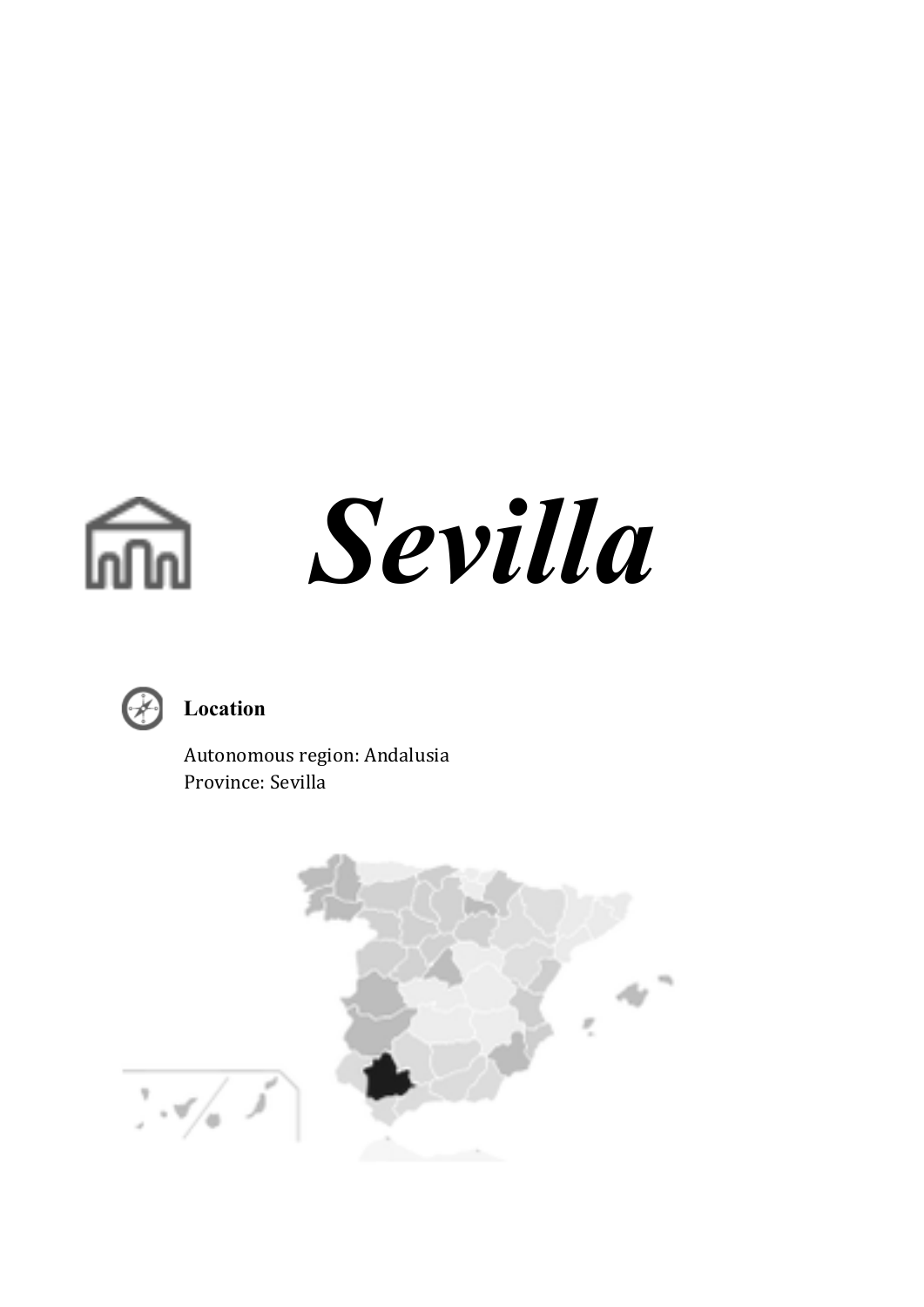Situated on the banks of the Guadalquivir River, Seville has a rich Moorish heritage, and used to be a prosperous port that carried out trade with the Americas. The streets and squares in the historic quarter of the capital of Andalusia are lively and busy. They treasure many constructions that have the World Heritage designation, and many districts are full of traditional culture, like Triana and La Macarena. Seville is a prominent business and service centre in the south of Spain and has many hotels distributed all over the city which enable visitors to discover endless attractions. Museums and art centres, theme parks, cinemas, theatres and clubs are some of the many leisure options that a great city like Seville holds. Without forgetting, of course, the numerous terraces, inns and bars where visitors can practise one of the most deeply-rooted and tasty traditions in the city: "Going out for tapas".

Another good excuse to come to the Sevillian capital are the festivals. The celebrations of Easter Week and Feria de Abril (the April Fair), which have been declared of National Tourist Interest, reflect the devotion and folklore of the people of Seville, always open and friendly to visitors. But Seville's appeal does not end there, as the city is also the starting point for the many cultural routes the province offers, such as the Roman Bética Route or the Washington Irving route. The visitor will also discover the immense natural wealth of this region, which sits halfway between two continents, in natural treasures such as the Doñana Nature Reserve, declared a World Heritage Site and Biosphere Reserve by UNESCO, and the Sierra Norte Nature Reserve. They will be the ideal setting for practising **outdoor sports**, including hiking, horse riding, and cycling routes. If, on the other hand, **golf** is your sport of choice, then you will be glad to know that Seville has four excellent golf courses in its vicinity.

### **How to get there**

### By Car

A good way to get to Seville is by road –there is a good road network with motorways (toll and free). Costa del Sol are linked with Seville by the A-92 motorway. Get on A-7 from MA-3201 from Santillan (5.1 km) Follow A-45 and A-92 to Av. de Andalucía in Sevilla (215 km) Merge onto E-15/A-7 (18.5 km) Take exit 241 to merge onto A-45 toward Córdoba/Granada/Sevilla (43.5 km) Take exit 98 to merge onto A-92 toward Sevilla Travel time taken:around 2 hours

### By Train

A fast and very convenient way to get to Sevilla is on the train. This connects the city with Malaga in 2 hours .

Santa Justa Station is located on Avenida de Kansas City, just a few minutes' walk from the old town. Seville has of a long-distance railway lines. There are also regional services connecting Seville with the other provincial capitals in Andalusia, and with numerous towns and villages.

Sheude and prices in: www.renfe.com/viajeros/index.html

Place of departur: train station in Malaga Center Adress: Paseo de los Tilos s/n, Malaga Tlf 902 320 320 Travel time taken: 2 hours. Price: around 44 €

### By Bus

There are two bus stations in the city. The main one is in the Plaza de Armas, and operates daily national and international services. The Prado de San Sebastián bus station operates scheduled regional services. The company called Alsa has numerous buses that make this route. Place of departur: bus station in Malaga Center Adress: Paseo de los Tilos s/n, Malaga Tlf 952 350 061 Travel time taken: 2 hours and 25 minures. Price: around 20 €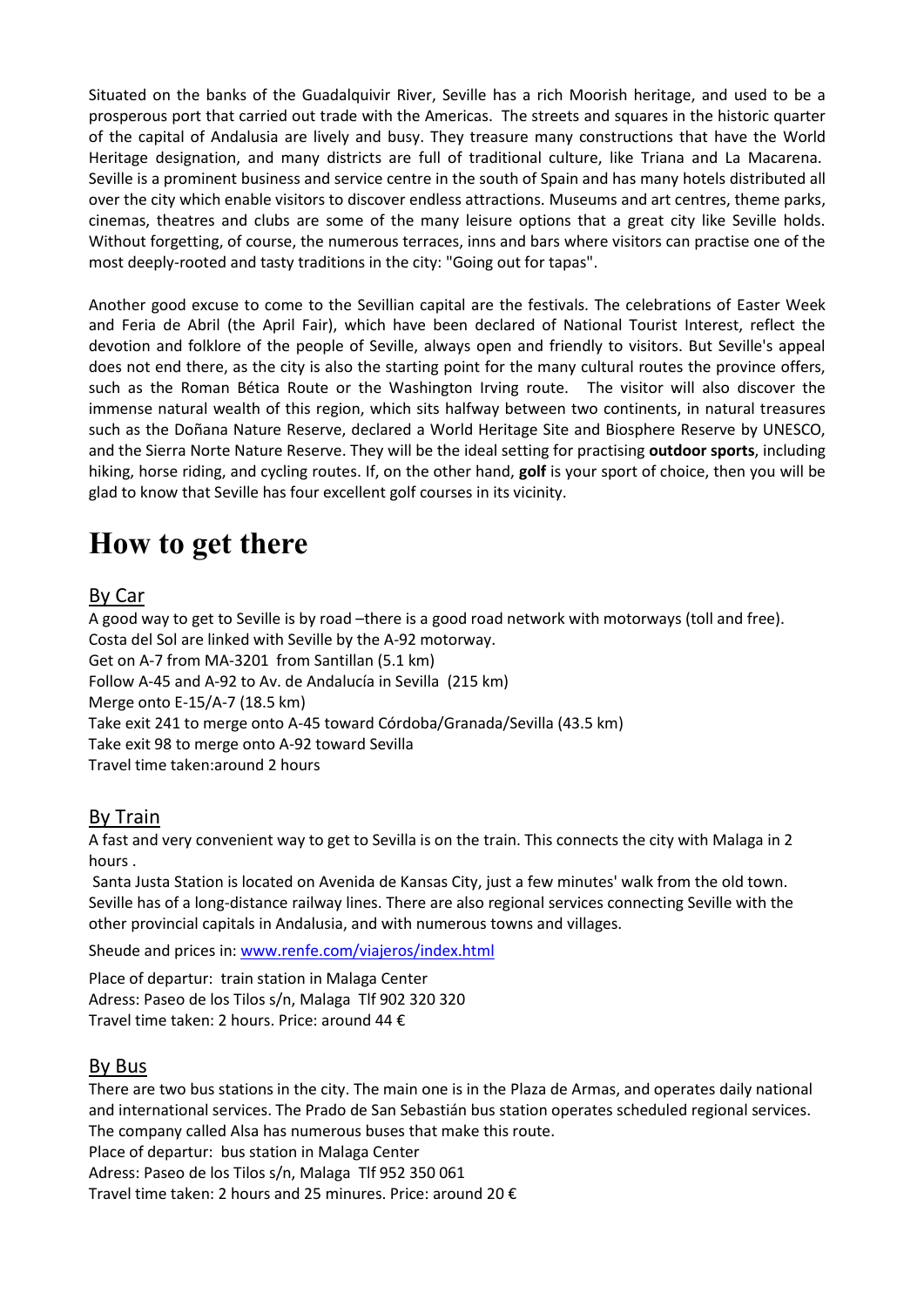# **La Giralda tower**



Plaza Virgen de los Reyes, s/n, Sevilla http://www.catedraldesevilla.es/ Tel.:+34 954214971

The Giralda is the most emblematic monument of Seville

Originally the minaret of the former mosque was crowned by three golden spheres that fell and disappeared in the 16th century after an earthquake. Several designs were proposed to substitute them.

The current appearance of a belfry was designed in the 16C by the Cordovan architect Hernn Ruiz, who added the bell chamber and four upper rooms each with their own balconies. A statue symbolising faith stands at the top of the tower and acts as a weathervane, whose nickname Giraldillo also gives its name to the tower.

The Giralda tower was originally a Minaret, constructed by the Moors between 1184 and 1197 up to 76 m. in height. After the reconquest in 1568 the Christians fitted the minaret with the bell tower, reaching a total height of almost 100 m.

A masterpiece of Almohad art. The subtle, delicate decoration exemplifies perfectly the principles of the Almohad religious movement. It is rigorous, austere and against all forms of luxury. This was the origin of an artistic trend that linked beauty with simplicity.

The Koutoubia tower in Marrakesh, built just before the Giralda tower, served as a model for the latter. Each one of its four sides is divided into three vertical sections decorated in sebka brick. This pattern, when repeated, forms a network of diamond shaped multileaved arcs.

You can climb the 70m bell chamber up a 34 story ramp with a slope that decreases toward the top to facilitate easy climbing.

Take your time and enjoy the views of the orange trees in the courtyard, the gargoyles, the pinnacles of the cathedral, the Alcazar palace and the Archive of the Indies. Once there you will be rewarded for your hard efforts as the panoramic view over the town is superb.

#### **Schedule**

- From Jan 01 to Dec 31
- Monday From 11:00 to 15:30
- From Tuesday to Saturday From 11:00 to 17:00
- Sunday From 14:30 to 18:30

Prices: General: €9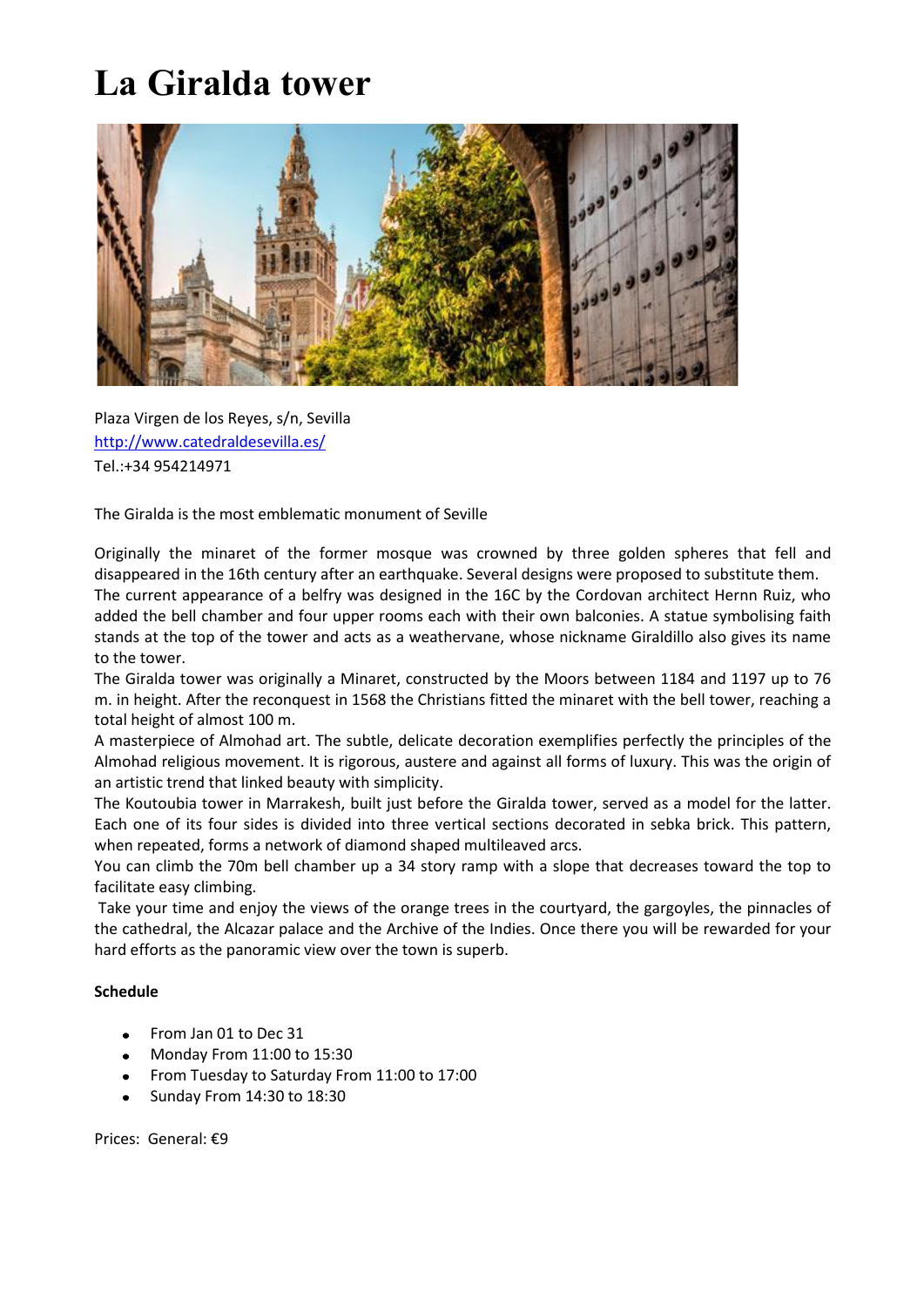### **How to arrived by car**

Get on A-7 from MA-3201 from Santillan (5.1 km) Follow A-45 and A-92 to Av. de Andalucía in Sevilla (215 km) Merge onto E-15/A-7 (18.5 km) Take exit 241 to merge onto A-45 toward Córdoba/Granada/Sevilla (43.5 km) Take exit 98 to merge onto A-92 toward Sevilla Continue on Av. de Andalucía. Take Calle Luis Montoto to Calle de Placentines ( 5.6 km) Continue straight onto Av. de Andalucía (1.9 km) At the roundabout, take the 2nd exit and stay on Av. de Andalucía (600 m) Continue onto Calle Luis Montoto (1.8 km) and continue straight onto Calle Puerta de Carmona (63 m) Continue onto Calle San Esteban (150 m) and continue onto Pl. de Pilatos (58 m) Continue onto Calle Águilas (210 m) and continue onto Calle Alfalfa (69 m) Turn left onto Calle Jesús de las Tres Caídas (70 m) Turn right onto Cuesta del Rosario (140 m) Continue onto Pl. del Salvador (80 m) Pl. del Salvador turns slightly left and becomes Calle Entre Cárceles (78 m) Calle Entre Cárceles turns left and becomes Pl. de S. Francisco (170 m) Continue onto Calle Hernando Colón (140 m) Turn left onto Calle Alemanes (73 m) Calle Alemanes turns right and becomes Calle de Placentines (58 m)

La Giralda. Avenida de la Constitución, s/n, 41004 Sevilla, Spain

These directions are for planning purposes only. You may find that road works, traffic, weather or other events may cause conditions to differ from the map results, and you should plan your route accordingly. You must obey all signs or notices regarding your route.



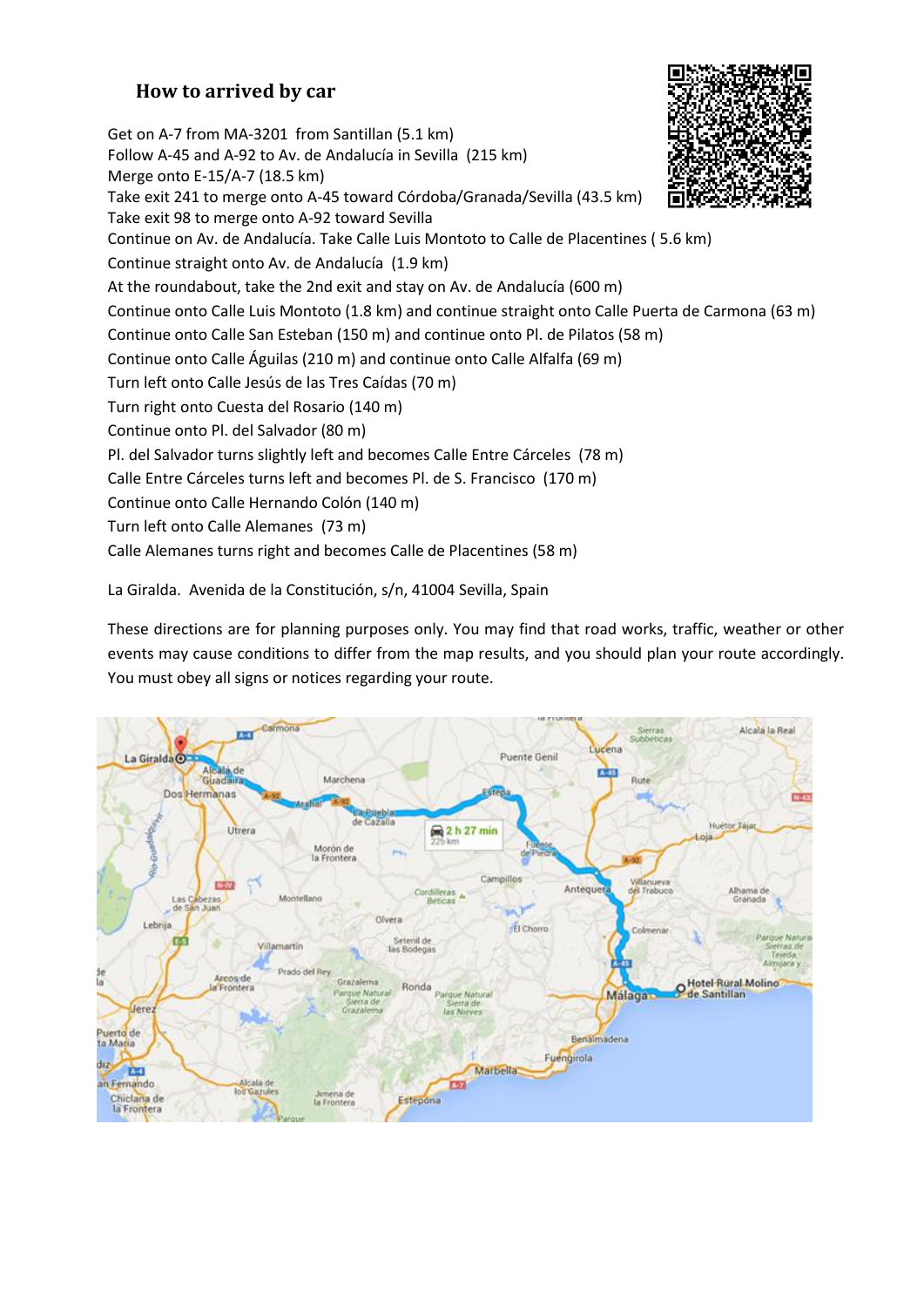## **The Torre del Oro tower**



Paseo de Cristóbal Colón, s/n, Seville (Andalusia) http://www.visitasevilla.es/ Tel.:+34 954222419

The symbol of Seville. It was given its name ("gold tower") because it was originally covered in golden tiles. It forms part of the city walls, and stands on the banks of the river. It dates from the year 1220 and houses the Naval Museum, containing models, navigation charts, compasses and ancient documents.

Artistic period: Arab Historic period: 18th century, 13th century Setting: La Maestranza bullring, María Luisa park

#### **Schedule**

- From Monday to Friday From 09:30 to 19:00  $\bullet$
- Weekend From 10:30 to 19:00
- Closing days: Public holidays  $\bullet$

Prices: General: €3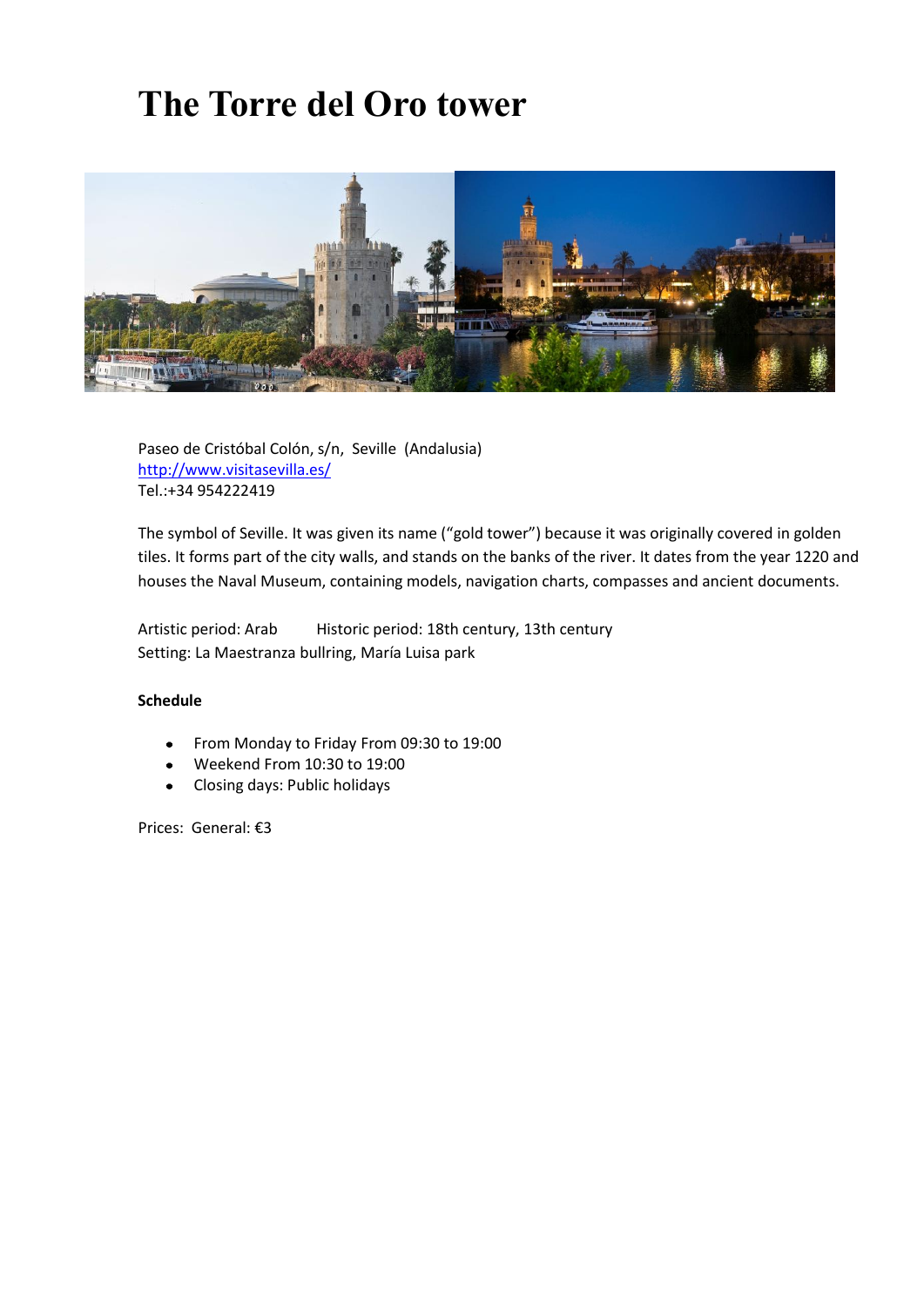## **Plaza de España Square**



Plaza de España, s/n, Sevilla http://www.visitasevilla.es/ Tel.:34 902 45 99 54

Cultural meeting place. Painted ceramic benches representing all the provinces in Spain are arranged round the square.

It was built because of the Ibero-american Exhibition of 1929, held in Seville. Its creator was Aníbal González. He mixed a style inspired by the Renaissance with typical elements from the city: exposed brick, ceramics and wrought iron (worked by Domingo Prida). Its floor plan is semicircular. It is dominated by 2 towers, one on each side of the enclosed area, which frame the central building where the main rooms are. Between the two towers runs a network of galleries with an arcade of semicircular arches leading to exits in different parts of the square, where a fountain stands.

- Construction: Square  $\bullet$
- Artistic period: Contemporary
- Historic period: 20th Century

#### **Schedule**

From Nov 01 to Mar 31: From Monday to Sunday From 08:00 to 22:00 From Apr 01 to Oct 30: From 08:00 to 00:00

Prices: Admission free